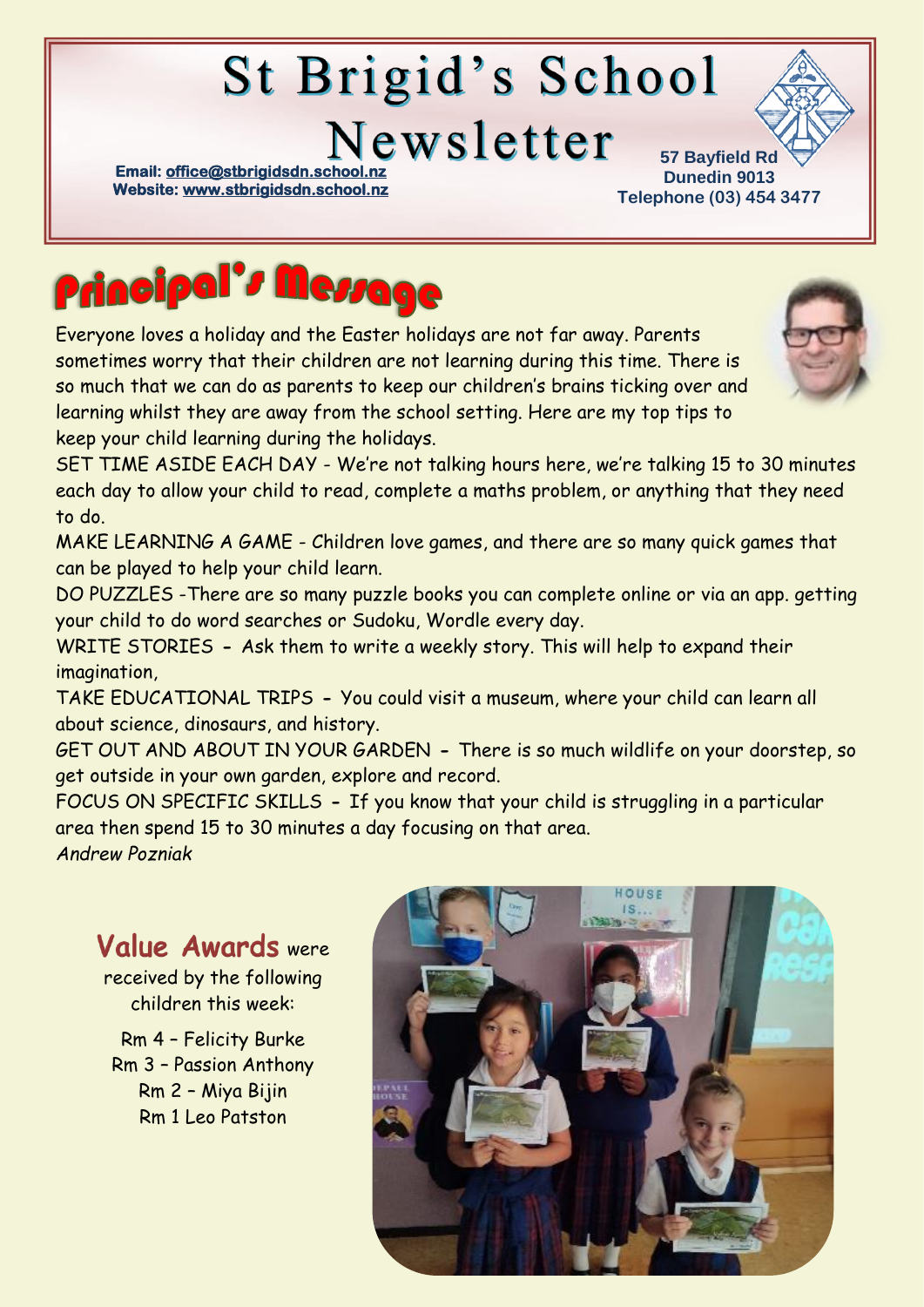*1 April 2022*

#### St Bolgld's House Groups

*Congratulations to* **de Paul House** *who were the winning House this week.*

*Our House Token Winners this week:* **de Paul House:** Koby Stanton **Aubert House:** Harper Williams **McAuley House:** Elizabeth Daniels

#### **Ukraine Mufti Day**



Thank you to those children who contributed to the Ukraine Mufti day. We contributed \$73.80c.

Every little bit helps.

#### Covid-19 Information

New Zealand remains at red.

Currently, we have several confirmed cases of COVID within our school. While these are not our first cases, they are different in the fact that there may have been students at school during a period when they are infectious. We are confident that our health and safety procedures will certainly slow transmission between students, however we cannot ignore the fact that there will be more cases.

We really appreciate your support in relation to COVID, and we ask that you bear with us and be patient as we do everything that we can to keep our school running and our kids safe. This does mean that we are having to be really careful with children that display any symptoms and will be in touch with families in this instant. For our children in Rooms 1 & 2 continued mask-wearing, combined with good hygiene, is proven to be the most effective way to avoid transmission.

If you do happen to have a positive case within your household, please let us know asap as it helps us to manage the spread the best that we can. We really appreciate the communication from families.

Once again, thank you for your support, we are working extremely hard to keep your children safe and the school running as 'normal' as possible.

**Contact Details** Please contact the office if your contact details have changed recently as we are aware that some phone numbers, emails and addresses may not be current.

**Stationery Purchases** – there are still some payments owing for beginning of the year stationery. We encourage parents to look at the option of setting up automatic payments to spread the payments throughout the year which can be easier on a budget than paying in a lump sum.

**Copier & Term 1 EOTC Contributions** – we greatly appreciate and are reliant on parents' contributions towards the costs of photocopying and Education outside the Classroom activities.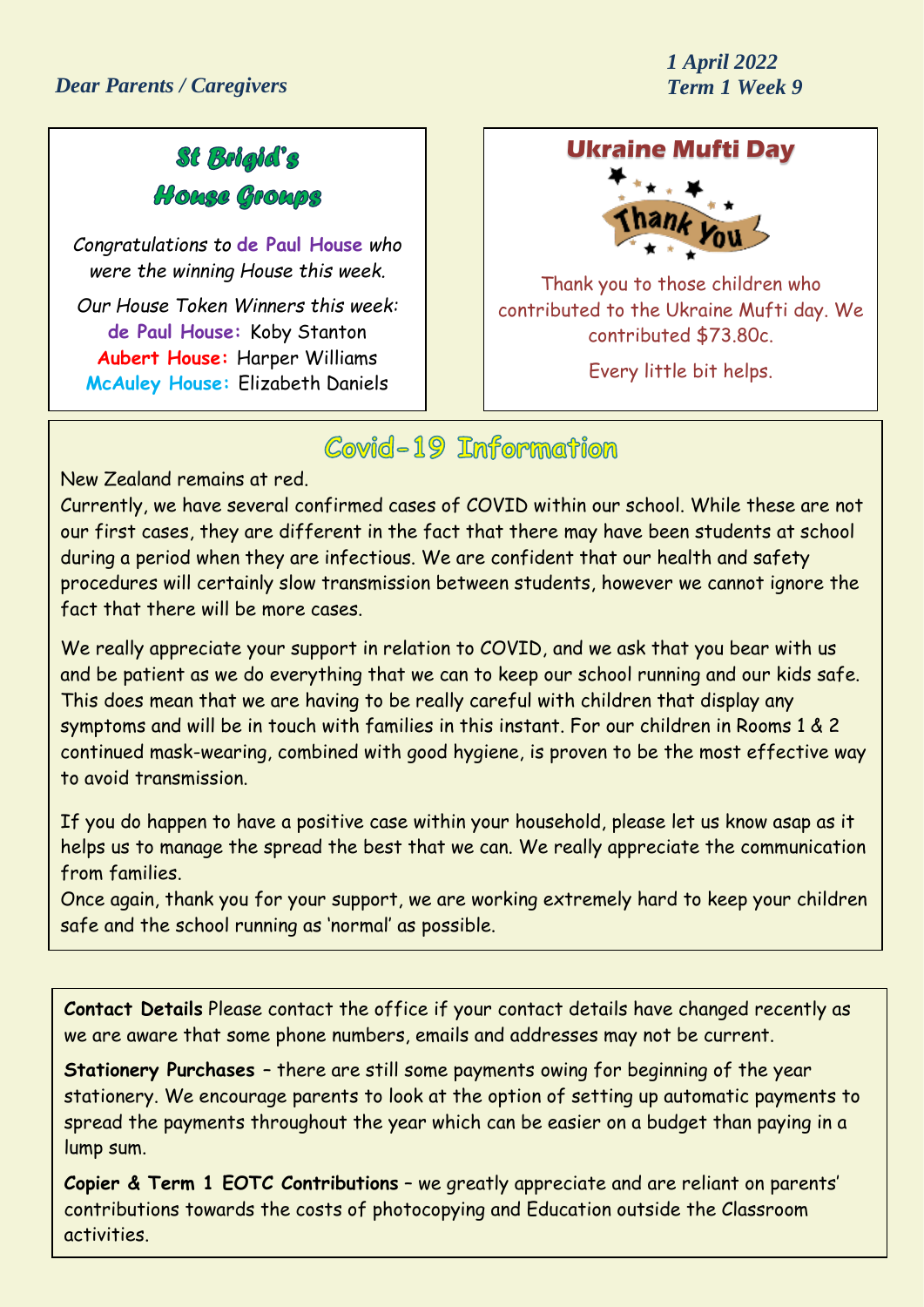| What's on Next Week |                                       |
|---------------------|---------------------------------------|
| Tues 5 April        | Futsal - Superstars                   |
| Wed 6 April         | Futsal - Strikers                     |
| Fri 8 April         | PTA Lunch & Donut Day                 |
|                     | Raffle Cards to be returned           |
| Sun 10 April        | Palm Sunday Mass                      |
| What's on this Term |                                       |
| Mon 11 -            | Holy Week covers the last week of     |
| Thurs 14            | Term 1.                               |
| April               | Caritas Challenge begins on Monday 11 |
|                     | April - more information next week.   |
| Thurs 14            | Last Day of Term 1                    |
| April               |                                       |
| Mon 2 May           | Term 2 Begins                         |



**Futsal** - Results: Superstars won. P.O.D – Koby Stanton Strikers won. P.O.D – Conall Higgs

**Winter Sports** – Registration forms are available on the School Facebook page

If your child is not able to play, please contact your coach as soon as possible. Please be on time to pick up your children after their game. If you are running late please let your Coach know.

### **R. E. COMMENT**

**Week 9:** Violet 28th - 1st April 4th Week Lent



Pope Francis prayer intentions for APRIL *For health care workers*

We pray for health care workers who serve the sick and the elderly, especially in the poorest countries; may they be adequately supported by governments and local communities.

## St Brigid's School **Board News**

◊ The Board warmly welcomes Jane Hawkins as a new member to the School Board. Jane has been appointed as a Proprietor's Representative.

◊ Next Meeting - Wednesday 18 May at 6pm

#### PTA News

- $\pm$  A big thank you to the PTA who have agreed to pay the fees for any child who signs up for winter sports. The registration forms for winter sports are available on the St Brigid's School Facebook page.
- The new PTA bank account is St Brigid's Home & School **06-0901-0797125-00.**
- Now that Covid restrictions have relaxed a little bit the PTA will be organising lunch and donut day on Friday 8<sup>th</sup> April.
- We welcomes Shweta Prasad who has joined the PTA.
- Easter Raffle tickets are going home to families today please return all cards with money to school by next Friday, 8 April.